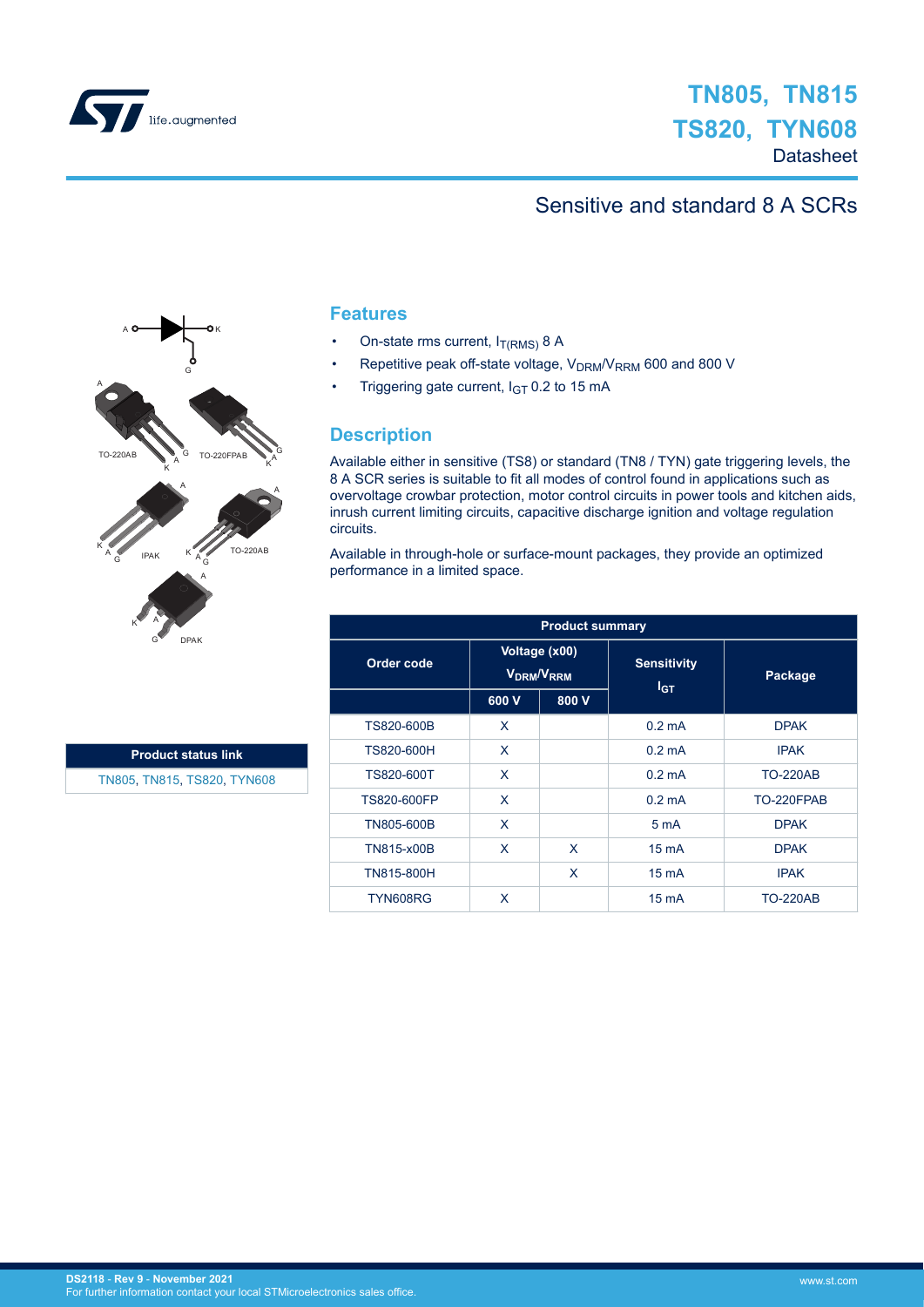

# **1 Characteristics**

|                                                                 |                                                                                                        |                                              | <b>Value</b>              |                 |             |           |
|-----------------------------------------------------------------|--------------------------------------------------------------------------------------------------------|----------------------------------------------|---------------------------|-----------------|-------------|-----------|
| <b>Symbol</b>                                                   | <b>Parameters</b>                                                                                      | <b>TN805</b><br><b>TN815</b><br><b>TS820</b> | <b>Unit</b>               |                 |             |           |
| $I_{T(RMS)}$                                                    | RMS on-state current On-state rms current                                                              |                                              | $T_{C}$ = 110 °C          |                 | 8           | A         |
|                                                                 | (180° conduction angle)                                                                                |                                              | TO-220FPAB, $T_C = 91 °C$ |                 |             |           |
|                                                                 |                                                                                                        |                                              | $T_C = 110 °C$            |                 |             |           |
| Average on-state current (180° conduction angle)<br>$I_{T(AV)}$ |                                                                                                        |                                              | TO-220FPAB, $T_C = 91 °C$ | 5               |             | A         |
|                                                                 | Non repetitive surge peak on-state                                                                     | $t_p = 8.3$ ms                               | $T_i = 25 °C$             | 73              | 100         | A         |
| $I_{TSM}$                                                       | current                                                                                                | $t_{p}$ = 10 ms                              |                           | 70              | 95          |           |
| $l^2t$                                                          | $12t$ value for fusing                                                                                 | $t_p = 10$ ms                                | $T_i = 25 °C$             | 24.5            | 45          | $A^2s$    |
| dl/dt                                                           | Critical rate of rise of on-state current<br>$F = 60$ Hz<br>$I_G = 2 \times I_{GT}$ , $t_r \le 100$ ns |                                              | $T_i = 125 °C$            |                 | 50          | $A/\mu s$ |
| $I_{GM}$                                                        | Peak gate current                                                                                      | $t_0 = 20 \mu s$                             | $T_i = 125 °C$            | 4               |             | A         |
| $P_{G(AV)}$                                                     | Average gate power dissipation                                                                         | $T_i = 125 °C$                               | 1                         |                 | W           |           |
| $T_{\text{stg}}$                                                | Storage junction temperature range                                                                     |                                              |                           | $-40$ to $+150$ | $^{\circ}C$ |           |
| $T_{\rm i}$                                                     | Operating junction temperature range                                                                   | $-40$ to $+125$                              |                           | $^{\circ}C$     |             |           |
| <b>V<sub>RGM</sub></b>                                          | Maximum peak reverse gate voltage (for TN8x5 and TYN608 only)                                          |                                              | 5                         |                 | V           |           |

### **Table 1. Absolute ratings (limiting values)**

#### **Table 2. Sensitive electrical characteristics (T<sup>j</sup> = 25 °C, unless otherwise specified)**

| <b>Symbol</b>                                                         | <b>Parameter</b>                                                     |                | <b>TS820</b> | <b>Unit</b>  |           |
|-----------------------------------------------------------------------|----------------------------------------------------------------------|----------------|--------------|--------------|-----------|
| $I_{GT}$                                                              |                                                                      |                | Max.         | 200          | μA        |
| V <sub>GT</sub>                                                       | $V_D$ = 12 V, R <sub>1</sub> = 140 $\Omega$                          |                | Max.         | 0.8          | V         |
| $V_{RG}$                                                              | $I_{\rm RG}$ = 10 µA                                                 |                | Min.         | 8            | V         |
| $V_{GD}$                                                              | $V_D$ = $V_{DRM}$ , R <sub>1</sub> = 3.3 kΩ, R <sub>GK</sub> = 220 Ω | Min.           | 0.1          | V            |           |
| Īн.                                                                   | $I_T$ = 50 mA, R <sub>GK</sub> = 1 kΩ                                | Max.           | 5            | mA           |           |
| I <sub>L</sub>                                                        | $I_G$ = 1mA, $R_{GK}$ = 1 k $\Omega$                                 | Max.           | 6            | mA           |           |
| dV/dt                                                                 | $V_D$ = 65% $V_{DRM}$ , R <sub>GK</sub> = 220 Ω                      | $T_i = 125 °C$ | Min.         | 5            | $V/\mu s$ |
| V <sub>TM</sub>                                                       | $I_{TM}$ = 16 A, $t_p$ = 380 µs                                      | $T_i = 25 °C$  | Max.         | 1.6          | V         |
| $V_{t0}$                                                              | Threshold voltage                                                    | $T_i = 125 °C$ | Max.         | 0.85         | $\vee$    |
| $R_{d}$                                                               | $T_i = 125 °C$<br>Dynamic resistance                                 |                | Max.         | 46           | $m\Omega$ |
| <b>I</b> <sub>DRM</sub>                                               |                                                                      | $T_i = 25 °C$  | Max.         | 5            | μA        |
| $V_{DRM}$ = $V_{RRM}$ , R <sub>GK</sub> = 220 $\Omega$<br><b>IRRM</b> |                                                                      | $T_i = 125 °C$ |              | $\mathbf{1}$ | mA        |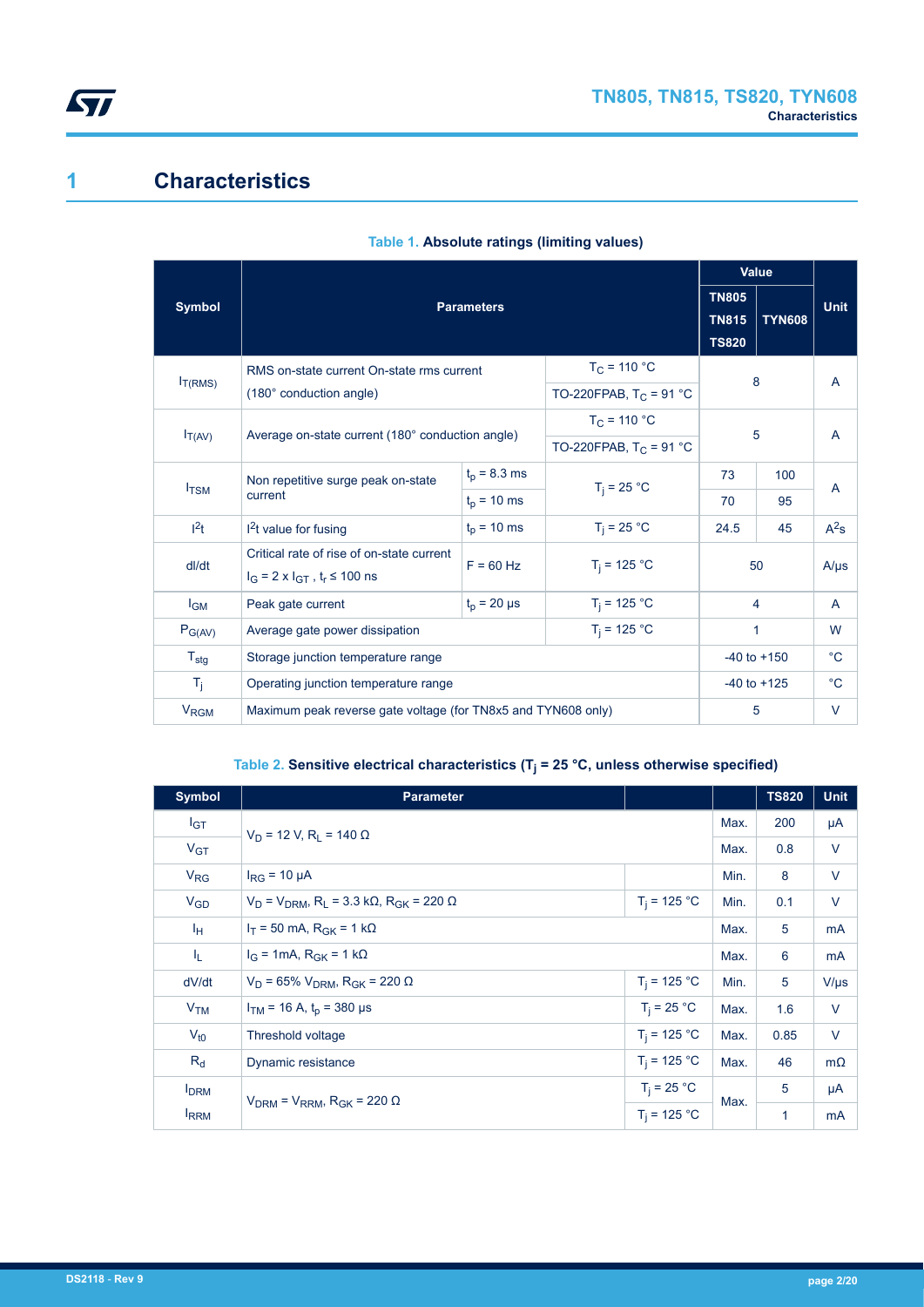| <b>Symbol</b>           | <b>Parameter</b>                                  |                |      | <b>TN805</b>   | <b>TN815</b> | <b>TYN608</b> | <b>Unit</b> |
|-------------------------|---------------------------------------------------|----------------|------|----------------|--------------|---------------|-------------|
| I <sub>GT</sub>         |                                                   |                | Min. | 0.5            | 2            | 2             | mA          |
|                         | $V_D$ = 12 V, R <sub>i</sub> = 140 $\Omega$       |                | Max. | 5              | 15           | 15            |             |
| V <sub>GT</sub>         |                                                   |                | Max. |                | 1.3          |               | V           |
| $V_{GD}$                | $V_D = V_{DRM}$ , R <sub>L</sub> = 3.3 k $\Omega$ | Min.           |      | 0.2            |              | V             |             |
| Iн                      | $I_T$ = 100 mA, gate open                         |                |      | 25             | 40           | 30            | mA          |
| IL.                     | $I_G = 1.2 I_{GT}$                                |                |      | 30             | 50           | 70            | mA          |
| dV/dt                   | $V_D$ = 67% $V_{DRM}$ , gate open                 | $T_i = 125 °C$ | Min. | 50             | 150          | 150           | $V/\mu s$   |
| V <sub>TM</sub>         | $I_{TM}$ = 16 A, $t_p$ = 380 µs                   | $T_i = 25 °C$  | Max. | 1.6            |              |               | $\vee$      |
| $V_{t0}$                | Threshold voltage                                 | $T_i = 125 °C$ | Max. |                | 0.85         |               | V           |
| $R_{d}$                 | $T_i = 125 °C$<br>Dynamic resistance              |                |      |                | 46           |               | $m\Omega$   |
| <b>I</b> <sub>DRM</sub> |                                                   | $T_i = 25 °C$  |      | 5              |              |               | μA          |
| <b>IRRM</b>             | $VDRM = VRRM$                                     |                | Max. | $\overline{2}$ |              |               | mA          |

**Table 3. Standard electrical characteristics (T<sup>j</sup> = 25 °C, unless otherwise specified)**

#### **Table 4. Thermal resistance (maximum values)**

| <b>Symbol</b> | <b>Parameter</b>      |                                 |                                         |     |               |
|---------------|-----------------------|---------------------------------|-----------------------------------------|-----|---------------|
| $R_{th(j-c)}$ | Junction to case (DC) |                                 | <b>IPAK / DPAK /</b><br><b>TO-220AB</b> | 1.3 | $\degree$ C/W |
|               |                       |                                 | TO-220FPAB                              | 4.6 |               |
|               | Junction to ambient   | $S^{(1)} = 0.5$ cm <sup>2</sup> | <b>DPAK</b>                             | 70  |               |
| $R_{th(j-a)}$ | Junction to ambient   |                                 | TO-220AB /<br>TO-220FPAB                | 60  | $\degree$ C/W |
|               |                       |                                 | <b>IPAK</b>                             | 100 |               |

*1. S = Copper surface under tab*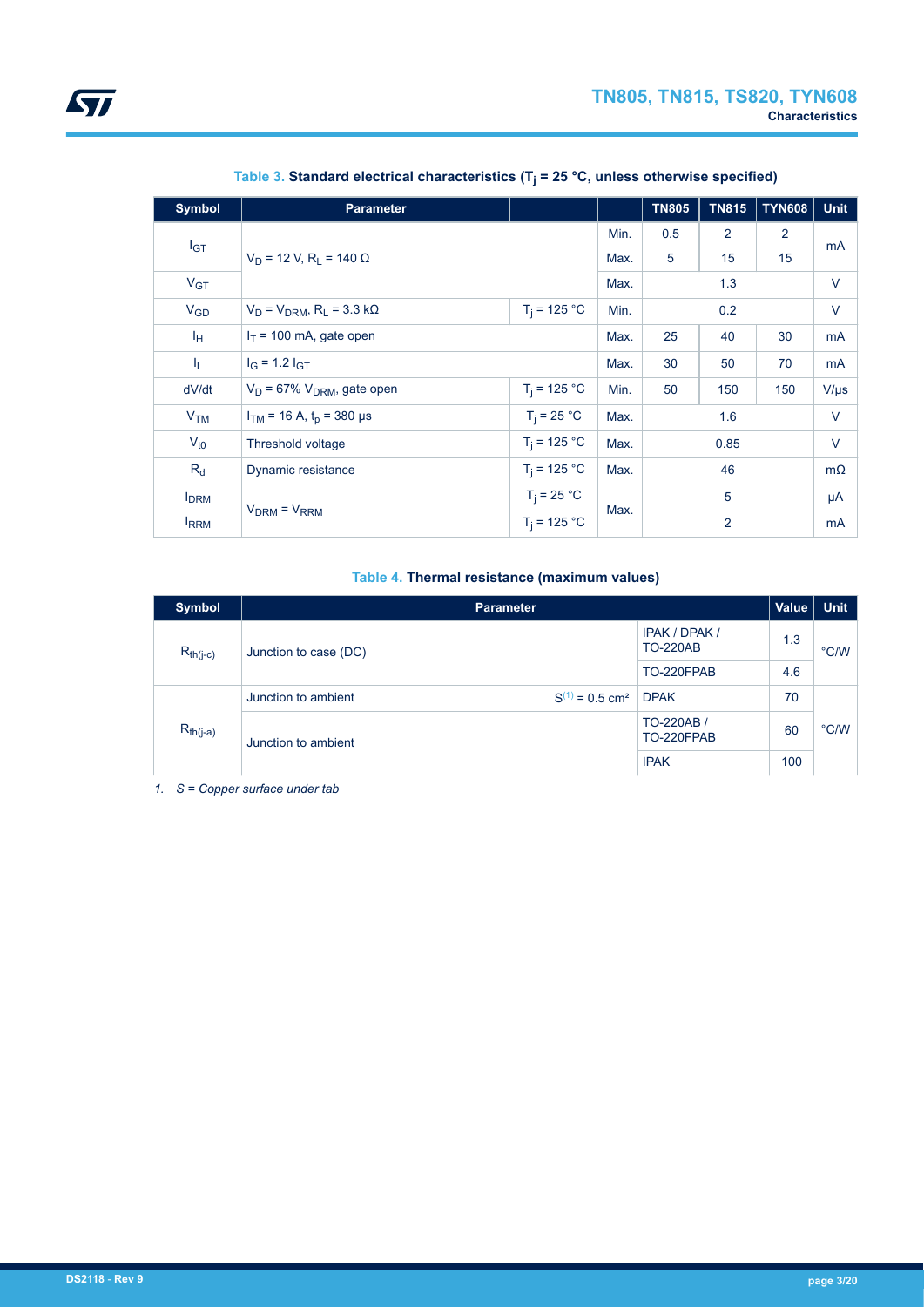

## **1.1 Characteristics curves**











1E-2 1E-1 1E+0 1E+1 1E+2 5E+2

**Figure 6. Relative variation of gate trigger current and holding current versus junction temperature for TS820**

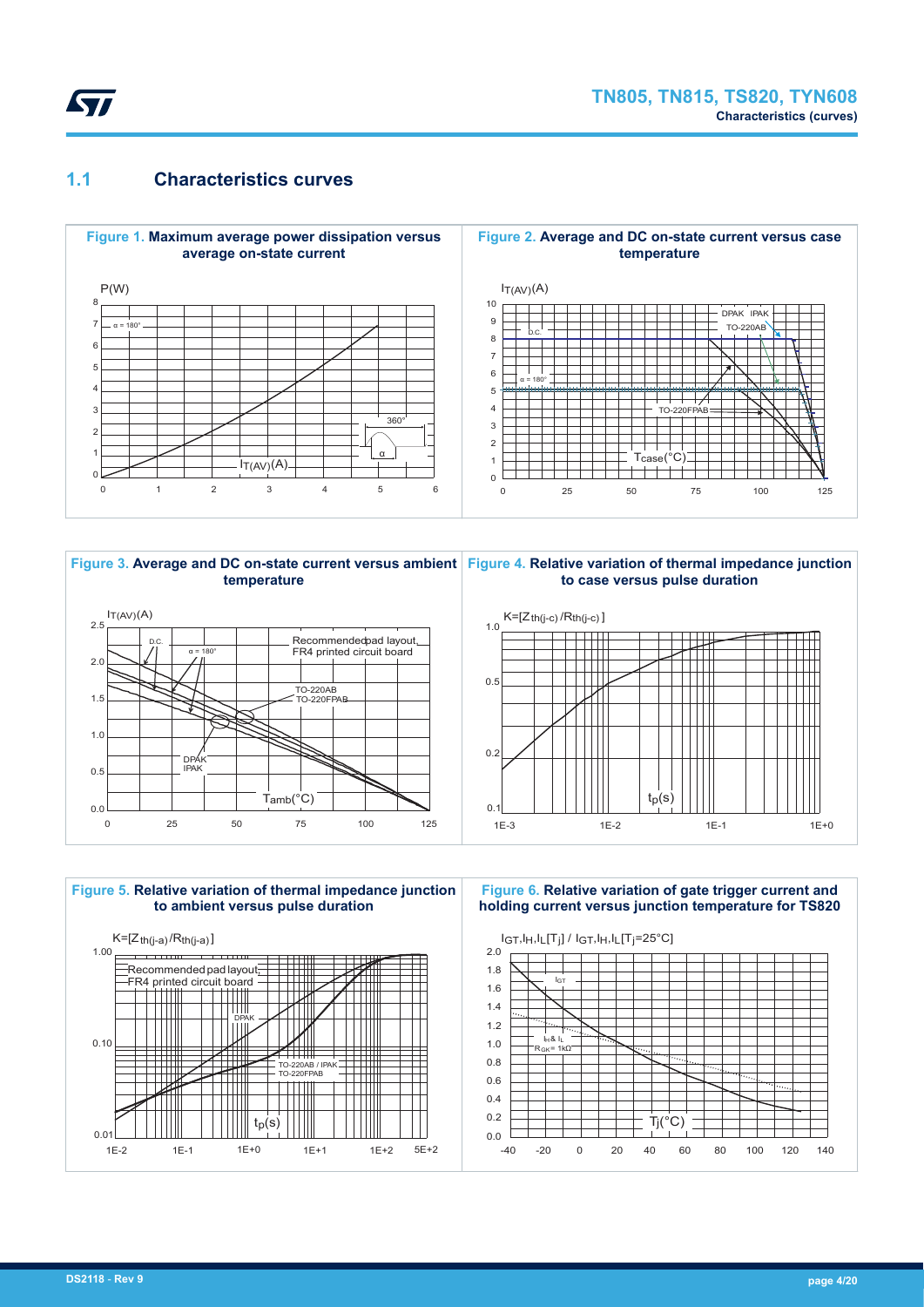

#### **Figure 7. Relative variation of gate trigger current and holding current versus junction temperature**

#### **Figure 8. Relative variation of holding current versus gate-cathode resistance (typical values)**





#### **Figure 9. Relative variation of dV/dt immunity versus gatecathode resistance (typical values) for TS820**



**Figure 10. Relative variation of dV/dt immunity versus gate-cathode capacitance (typical values) for TS820**



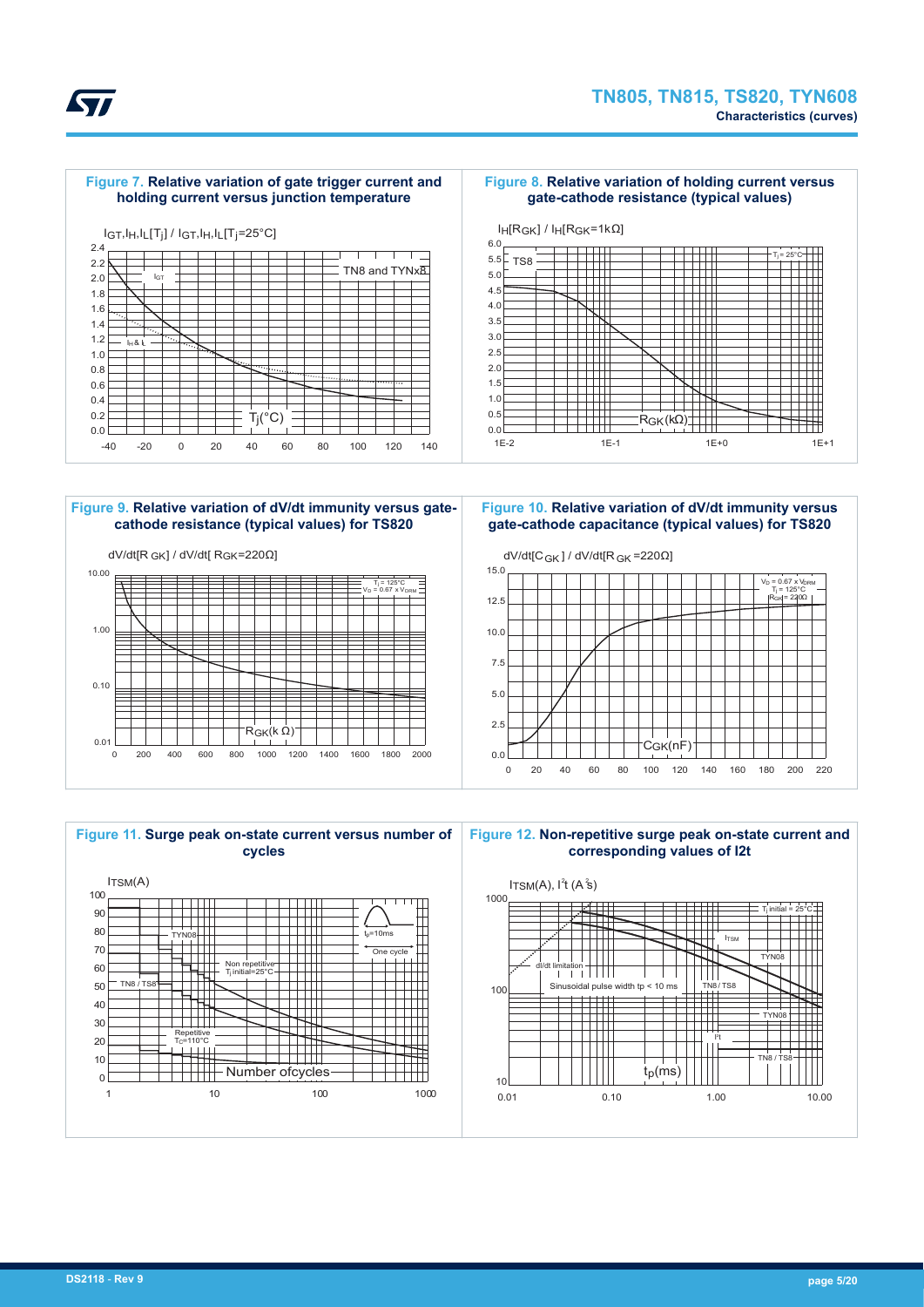



#### **Figure 14. Thermal resistance junction to ambient versus copper surface under tab**

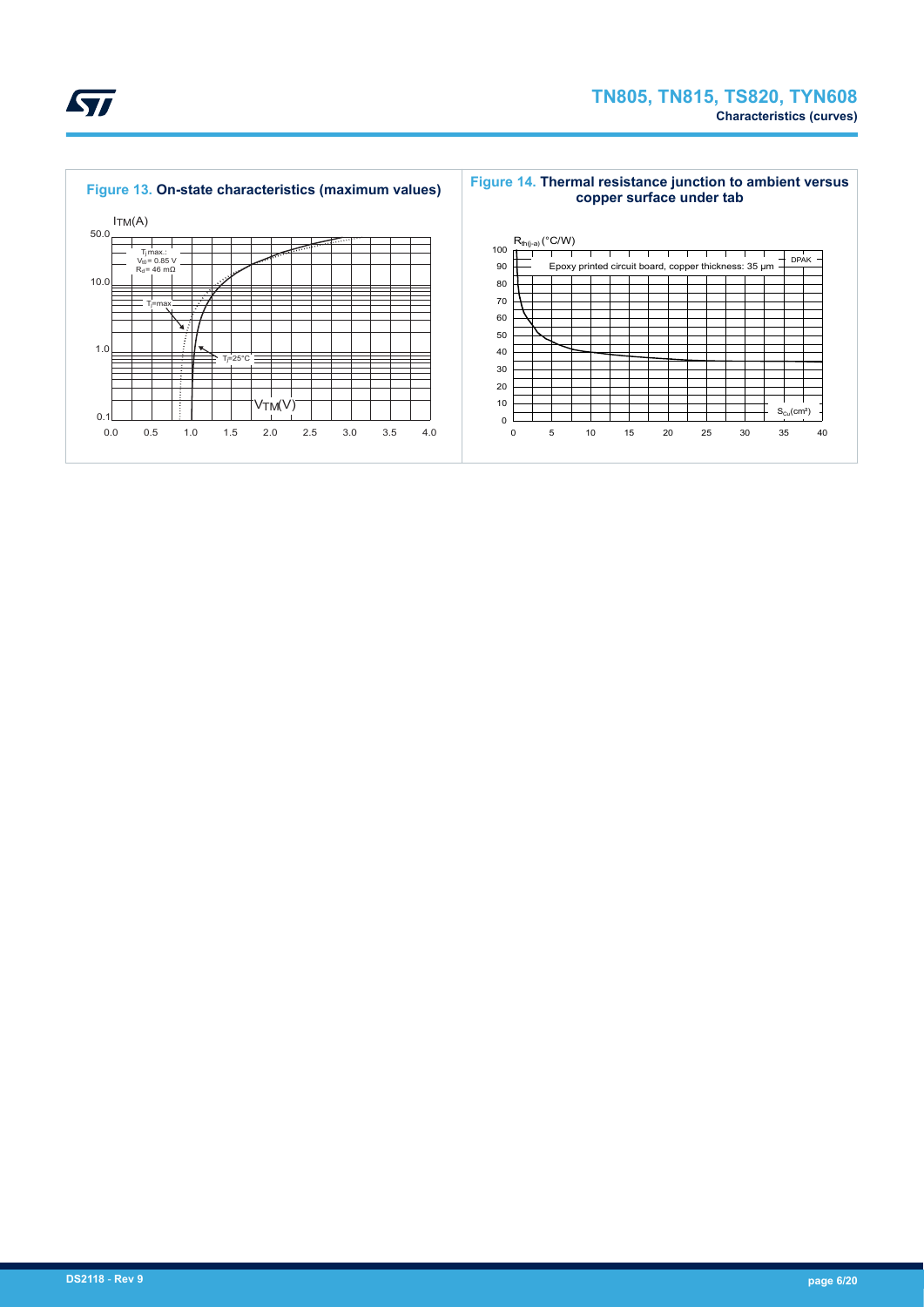

# **2 Package information**

In order to meet environmental requirements, ST offers these devices in different grades of [ECOPACK](https://www.st.com/ecopack) packages, depending on their level of environmental compliance. ECOPACK specifications, grade definitions and product status are available at: [www.st.com.](http://www.st.com) ECOPACK is an ST trademark.

## **2.1 DPAK package information**

- Molding compouned resin is halogen free and meets UL94 flammability standard, level V0
- Lead-free package leads plating

#### **Figure 15. DPAK package outline**











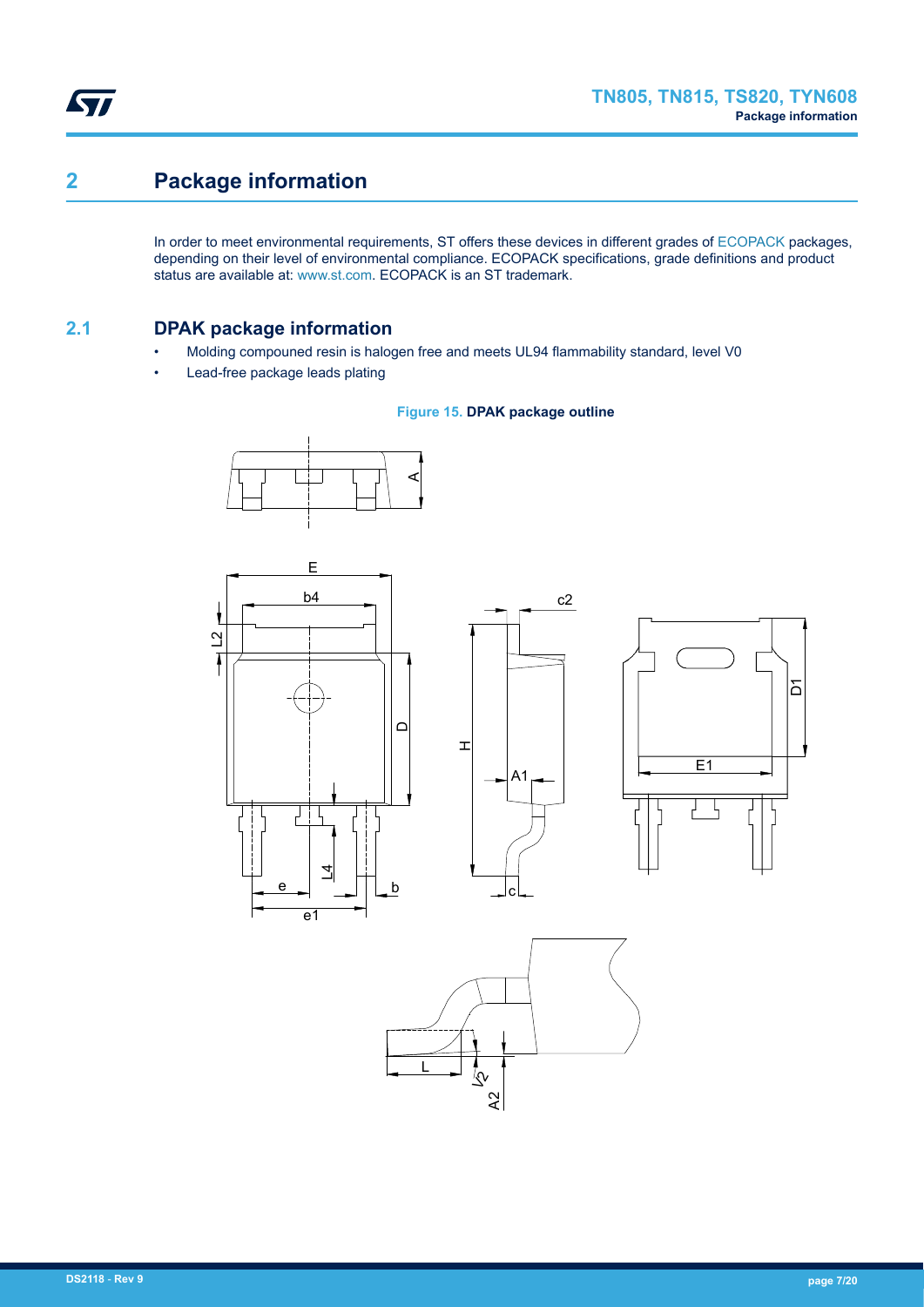|                |            | <b>Dimensions</b>  |            |              |        |            |  |  |
|----------------|------------|--------------------|------------|--------------|--------|------------|--|--|
| Ref.           |            | <b>Millimeters</b> |            |              |        |            |  |  |
|                | Min.       | Typ.               | Max.       | Min.         | Typ.   | Max.       |  |  |
| A              | 2.18       |                    | 2.40       | 0.0858       |        | 0.0945     |  |  |
| A <sub>1</sub> | 0.90       |                    | 1.10       | 0.0354       |        | 0.0433     |  |  |
| A2             | 0.03       |                    | 0.23       | 0.0012       |        | 0.0091     |  |  |
| $\mathbf b$    | 0.64       |                    | 0.90       | 0.0252       |        | 0.354      |  |  |
| b4             | 4.95       |                    | 5.46       | 0.1949       |        | 0.2150     |  |  |
| $\mathbf{C}$   | 0.46       |                    | 0.61       | 0.0181       |        | 0.0240     |  |  |
| c2             | 0.46       |                    | 0.60       | 0.0181       |        | 0.0236     |  |  |
| D              | 5.97       |                    | 6.22       | 0.2350       |        | 0.2449     |  |  |
| D <sub>1</sub> | 4.95       |                    | 5.60       | 0.1949       |        | 0.2205     |  |  |
| E              | 6.35       |                    | 6.73       | 0.2500       |        | 0.2650     |  |  |
| E1             | 4.32       |                    | 5.50       | 0.1701       |        | 0.2165     |  |  |
| $\mathbf{e}$   |            | 2.286              |            |              | 0.0900 |            |  |  |
| e <sub>1</sub> | 4.40       |                    | 4.70       | 0.1732       |        | 0.1850     |  |  |
| H              | 9.35       |                    | 10.40      | 0.3681       |        | 0.4094     |  |  |
| L              | 1.00       |                    | 1.78       | 0.0394       |        | 0.0701     |  |  |
| L2             |            |                    | 1.27       |              |        | 0.0500     |  |  |
| L4             | 0.60       |                    | 1.02       | 0.0236       |        | 0.0402     |  |  |
| $V2^{(2)}$     | $-8^\circ$ |                    | $+8^\circ$ | $-8^{\circ}$ |        | $+8^\circ$ |  |  |

#### **Table 5. DPAK package mechanical data**

*1. Dimensions in inches are given for reference only*

*2. Degree*

*Note: This package drawing may slightly differ from the physical package. However, all the specified dimensions are guaranteed.*

#### **Figure 16. DPAK recommended footprint (dimensions are in mm)**

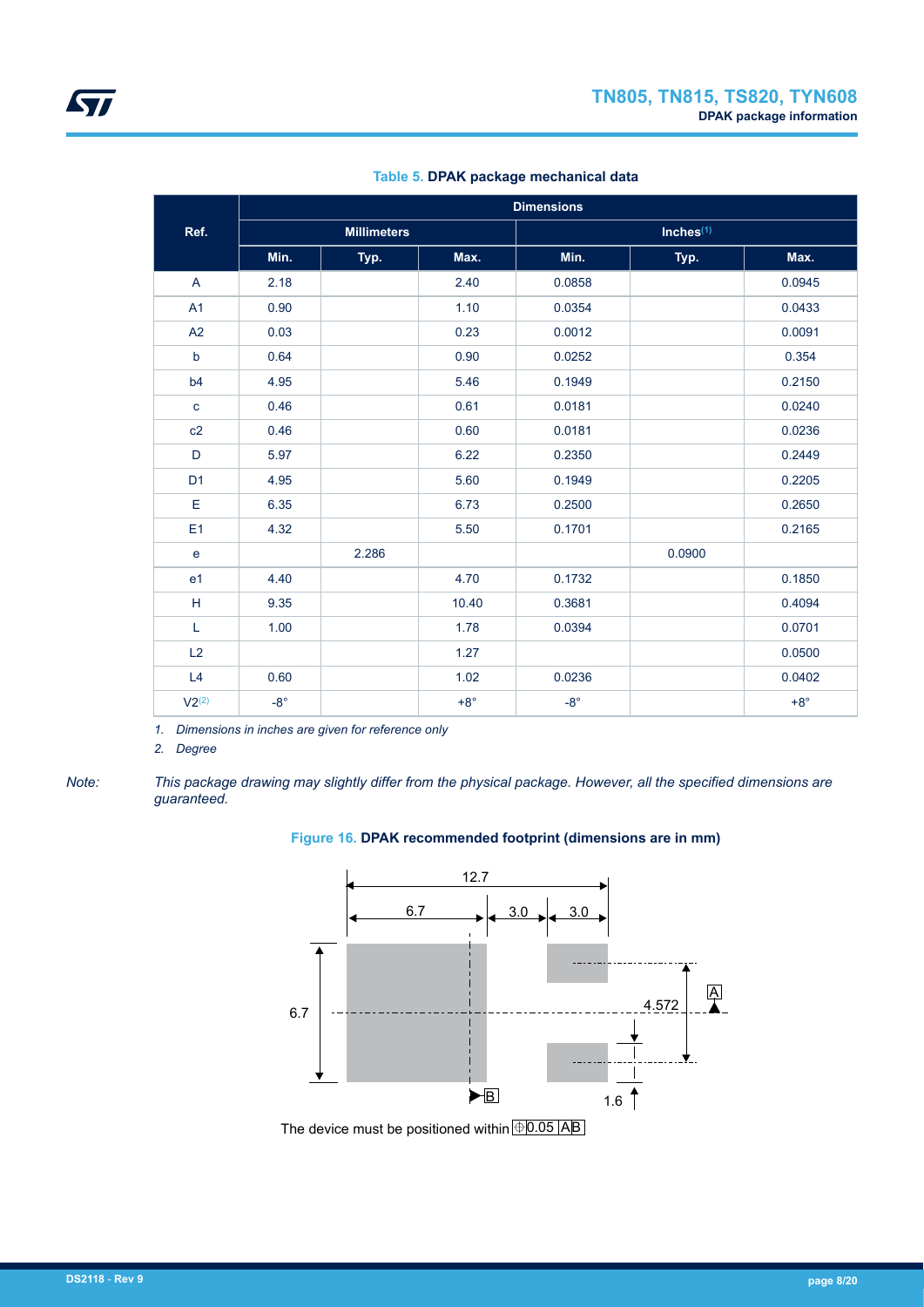

# **2.2 IPAK package information**

- Molding compouned resin is halogen free and meets UL94 flammability standard, level V0
- Lead-free package leads plating



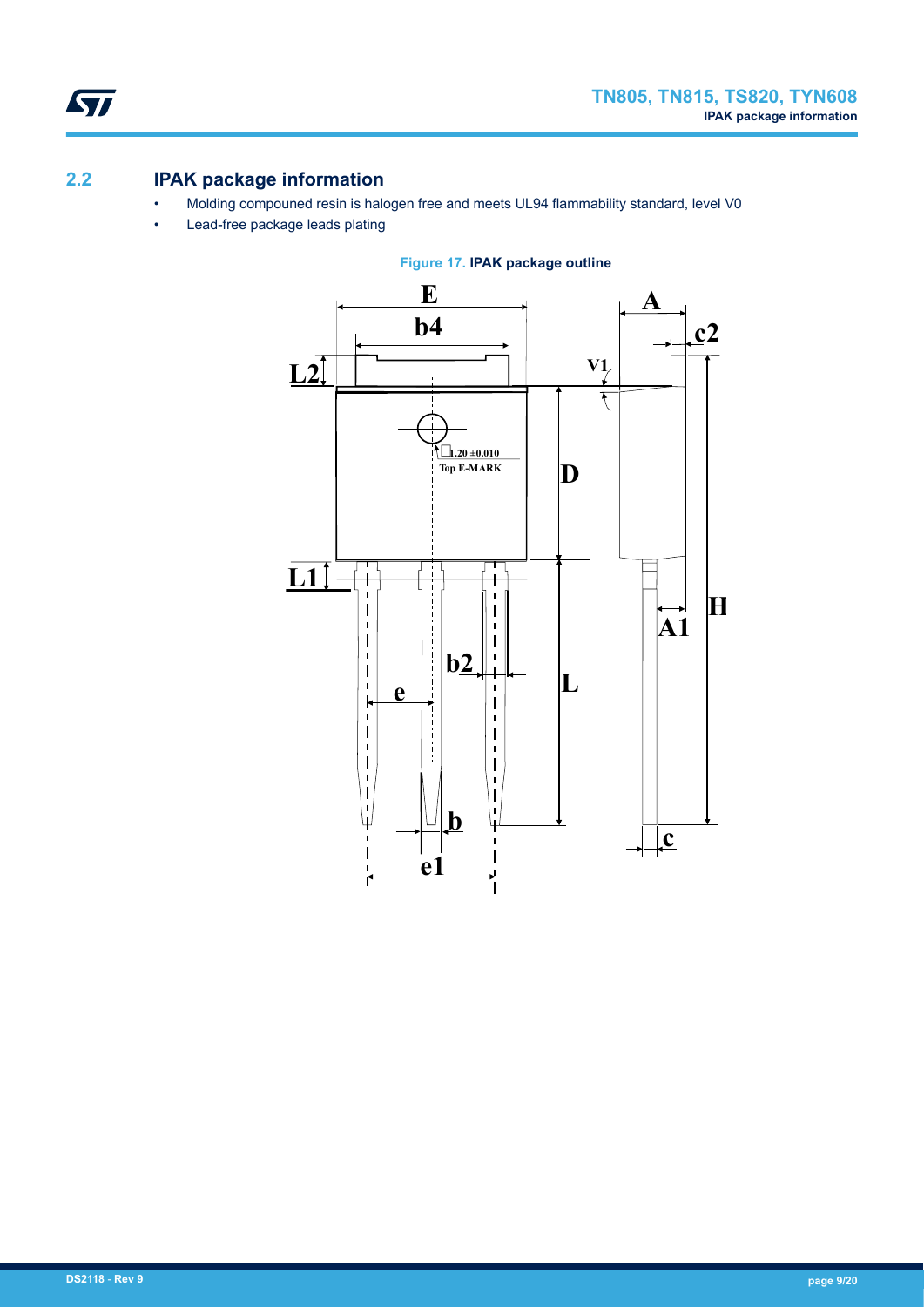|                | <b>Dimensions</b>                      |       |      |       |              |       |  |  |  |
|----------------|----------------------------------------|-------|------|-------|--------------|-------|--|--|--|
| Ref.           | MillimetersInches (for reference only) |       |      |       |              |       |  |  |  |
|                | Min.                                   | Typ.  | Max. | Min.  | Typ.         | Max.  |  |  |  |
| A              | 2.20                                   |       | 2.40 | 0.086 |              | 0.094 |  |  |  |
| A1             | 0.90                                   |       | 1.10 |       |              | 0.035 |  |  |  |
| $\mathsf b$    | 0.64                                   |       | 0.90 | 0.025 |              | 0.035 |  |  |  |
| b2             |                                        |       | 0.95 |       |              | 0.037 |  |  |  |
| b4             | 5.20                                   |       | 5.43 |       |              |       |  |  |  |
| $\mathbf c$    | 0.45                                   |       | 0.60 |       |              |       |  |  |  |
| c2             | 0.46                                   |       | 0.60 |       |              |       |  |  |  |
| D              | 6                                      |       | 6.20 |       |              |       |  |  |  |
| E              | 6.40                                   |       | 6.70 | 0.252 |              | 0.263 |  |  |  |
| $\mathbf e$    |                                        | 2.28  |      |       | 0.090        |       |  |  |  |
| e1             | 4.40                                   |       | 4.60 | 0.173 |              | 0.181 |  |  |  |
| н              |                                        | 16.10 |      |       | 0.634        |       |  |  |  |
| L              | 9                                      |       | 9.60 | 0.354 |              | 0.377 |  |  |  |
| L1             | 0.8                                    |       | 1.20 | 0.031 |              | 0.047 |  |  |  |
| L2             |                                        | 0.80  | 1.25 |       | 0.031        | 0.049 |  |  |  |
| V <sub>1</sub> | $10^{\circ}$                           |       |      |       | $10^{\circ}$ |       |  |  |  |

### **Table 6. IPAK package mechanical data**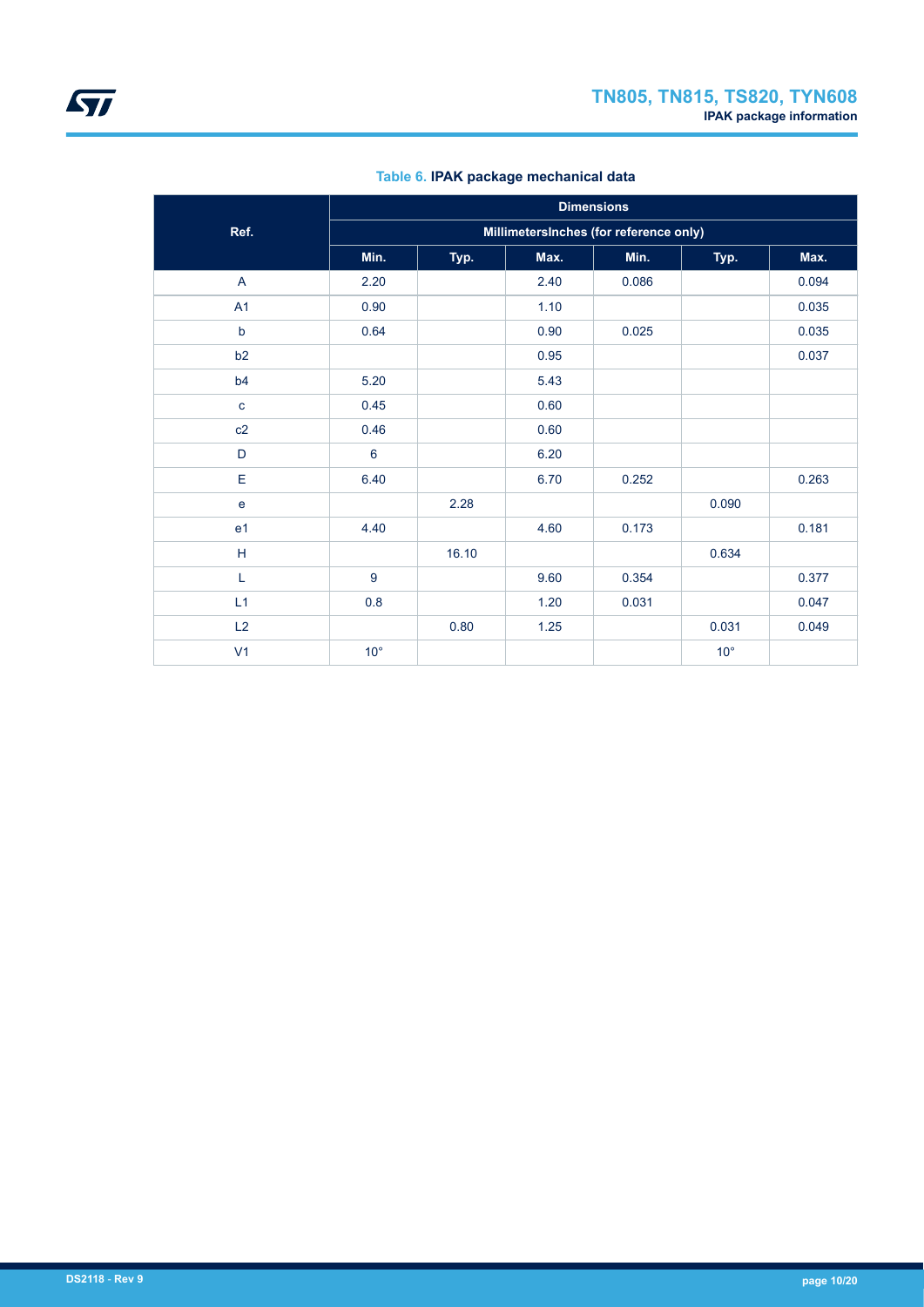

# **2.3 TO-220AB package information**

- Molding compouned resin is halogen free and meets UL94 flammability standard, level V0
- Lead-free package leads plating
- Cooling method: by conduction (C)
- Recommended torque value: 0.55 N·m
- Maximum torque value: 0.70 N·m



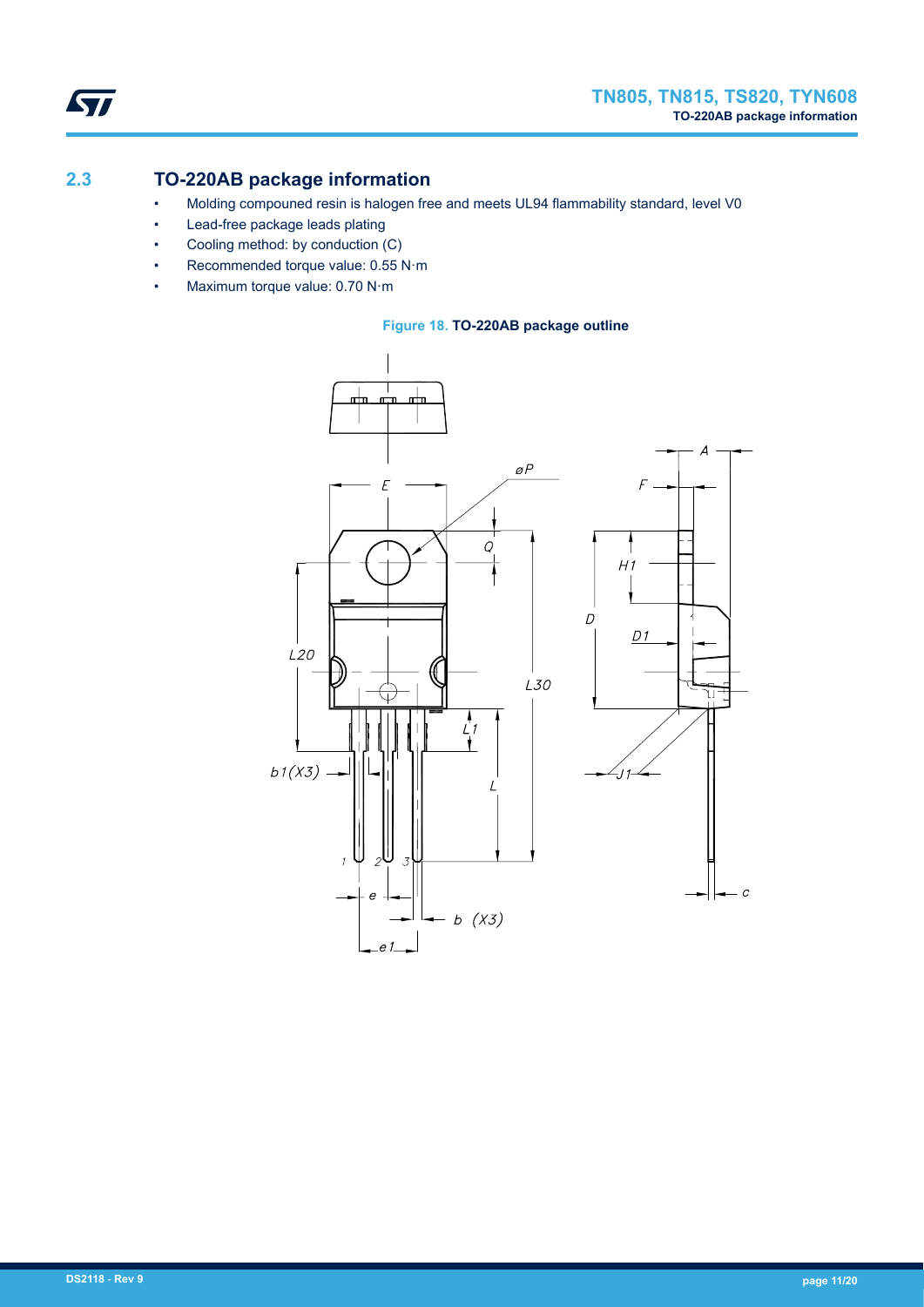|                |       | <b>Dimensions</b>  |       |                             |  |
|----------------|-------|--------------------|-------|-----------------------------|--|
| Ref.           |       | <b>Millimeters</b> |       | Inches (for reference only) |  |
|                | Min.  | Max.               | Min.  | Max.                        |  |
| A              | 4.40  | 4.60               | 0.173 | 0.181                       |  |
| b              | 0.61  | 0.88               | 0.240 | 0.035                       |  |
| b <sub>1</sub> | 1.14  | 1.55               | 0.045 | 0.061                       |  |
| $\mathbf c$    | 0.48  | 0.70               | 0.019 | 0.028                       |  |
| D              | 15.25 | 15.75              | 0.600 | 0.620                       |  |
| D <sub>1</sub> |       | 1.27 typ.          |       | 0.050 typ.                  |  |
| E              | 10.00 | 10.40              | 0.394 | 0.409                       |  |
| e              | 2.40  | 2.70               | 0.094 | 0.106                       |  |
| e <sub>1</sub> | 4.95  | 5.15               | 0.195 | 0.203                       |  |
| F              | 1.23  | 1.32               | 0.048 | 0.052                       |  |
| H1             | 6.20  | 6.60               | 0.244 | 0.260                       |  |
| J <sub>1</sub> | 2.40  | 2.72               | 0.094 | 0.107                       |  |
| L              | 13.00 | 14.00              | 0.512 | 0.551                       |  |
| L1             | 3.50  | 3.93               | 0.138 | 0.155                       |  |
| L20            |       | 16.40 typ.         |       | 0.646 typ.                  |  |
| L30            |       | 28.90 typ.         |       | 1.138 typ.                  |  |
| $\theta P$     | 3.75  | 3.85               | 0.148 | 0.152                       |  |
| $\mathsf Q$    | 2.65  | 2.95               |       | 0.116                       |  |

### **Table 7. TO-220AB package mechanical data**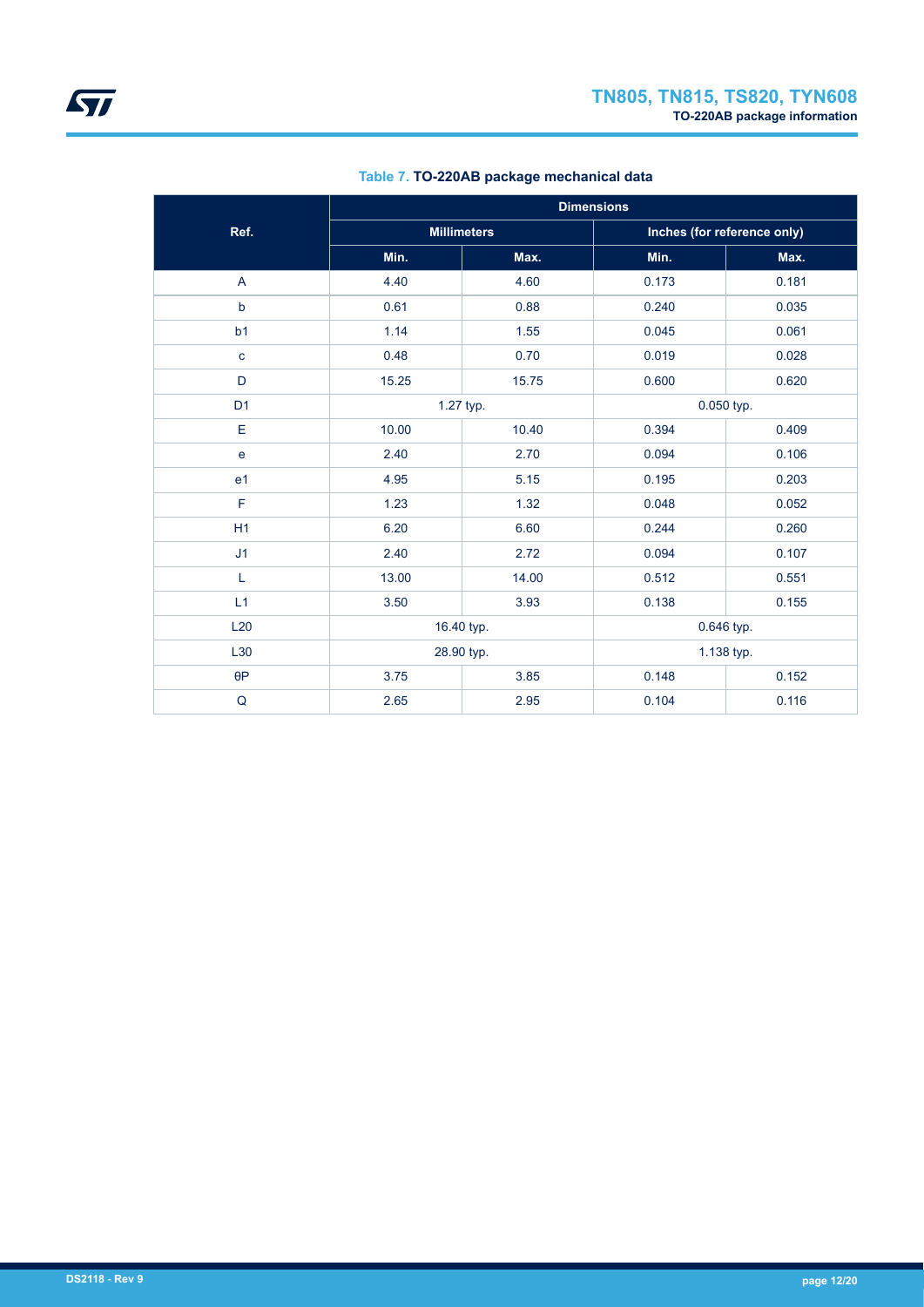# **2.4 TO-220AB package information**

ST

- Molding compound resin is halogen free and meets UL94 flammability standard, level V0
- Lead-free plating package leads
- Recommended torque: 0.4 to 0.6 N·m





(1) Resin gate position accepted in one of the two positions or in the symmetrical opposites.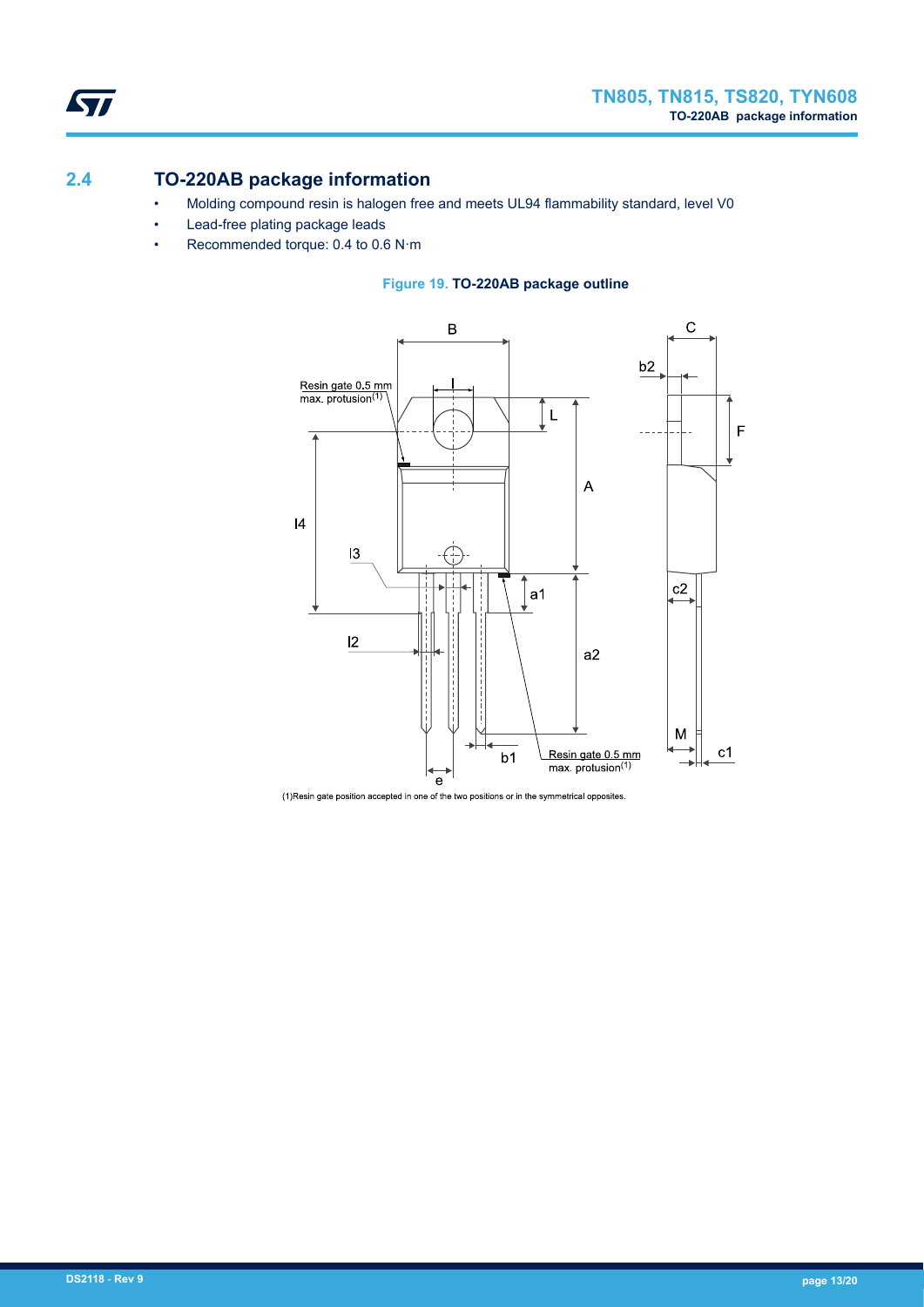|                | <b>Dimensions</b>  |       |       |        |        |        |  |  |
|----------------|--------------------|-------|-------|--------|--------|--------|--|--|
| Ref.           | <b>Millimeters</b> |       |       |        |        |        |  |  |
|                | Min.               | Typ.  | Max.  | Min.   | Typ.   | Max.   |  |  |
| A              | 15.20              |       | 15.90 | 0.5984 |        | 0.6260 |  |  |
| a <sub>1</sub> |                    | 3.75  |       |        | 0.1476 |        |  |  |
| a2             | 13.00              |       | 14.00 | 0.5118 |        | 0.5512 |  |  |
| B              | 10.00              |       | 10.40 | 0.3937 |        | 0.4094 |  |  |
| b <sub>1</sub> | 0.61               |       | 0.88  | 0.0240 |        | 0.0346 |  |  |
| b2             | 1.23               |       | 1.32  | 0.0484 |        | 0.0520 |  |  |
| $\mathsf{C}$   | 4.40               |       | 4.60  | 0.1732 |        | 0.1811 |  |  |
| c <sub>1</sub> | 0.49               |       | 0.70  | 0.0193 |        | 0.0276 |  |  |
| c2             | 2.40               |       | 2.72  | 0.0945 |        | 0.1071 |  |  |
| $\mathbf e$    | 2.40               |       | 2.70  | 0.0945 |        | 0.1063 |  |  |
| $\mathsf F$    | 6.20               |       | 6.60  | 0.2441 |        | 0.2598 |  |  |
| T              | 3.73               |       | 3.88  | 0.1469 |        | 0.1528 |  |  |
| L              | 2.65               |       | 2.95  | 0.1043 |        | 0.1161 |  |  |
| $ 2\rangle$    | 1.14               |       | 1.70  | 0.0449 |        | 0.0669 |  |  |
| 13             | 1.14               |       | 1.70  | 0.0449 |        | 0.0669 |  |  |
| 4              | 15.80              | 16.40 | 16.80 | 0.6220 | 0.6457 | 0.6614 |  |  |
| M              |                    | 2.6   |       |        | 0.1024 |        |  |  |

### **Table 8. TO-220AB package mechanical data**

*1. Inch dimensions are for reference only.*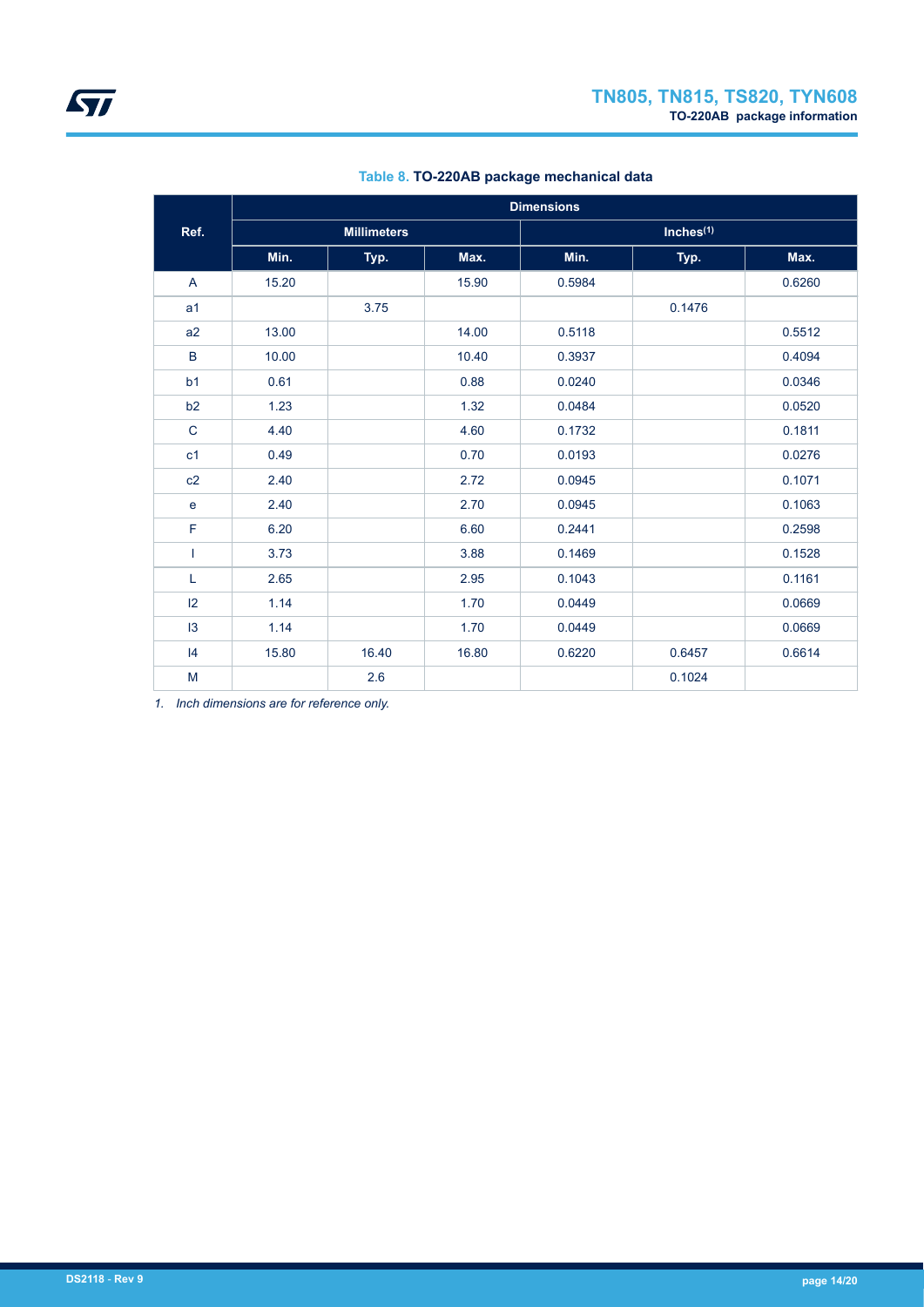

# **2.5 TO-220FPAB package information**

- Epoxy meets UL94, V0
- Recommended torque: 0.4 to 0.6 N·m

**Figure 20. TO-220FPAB package outline**

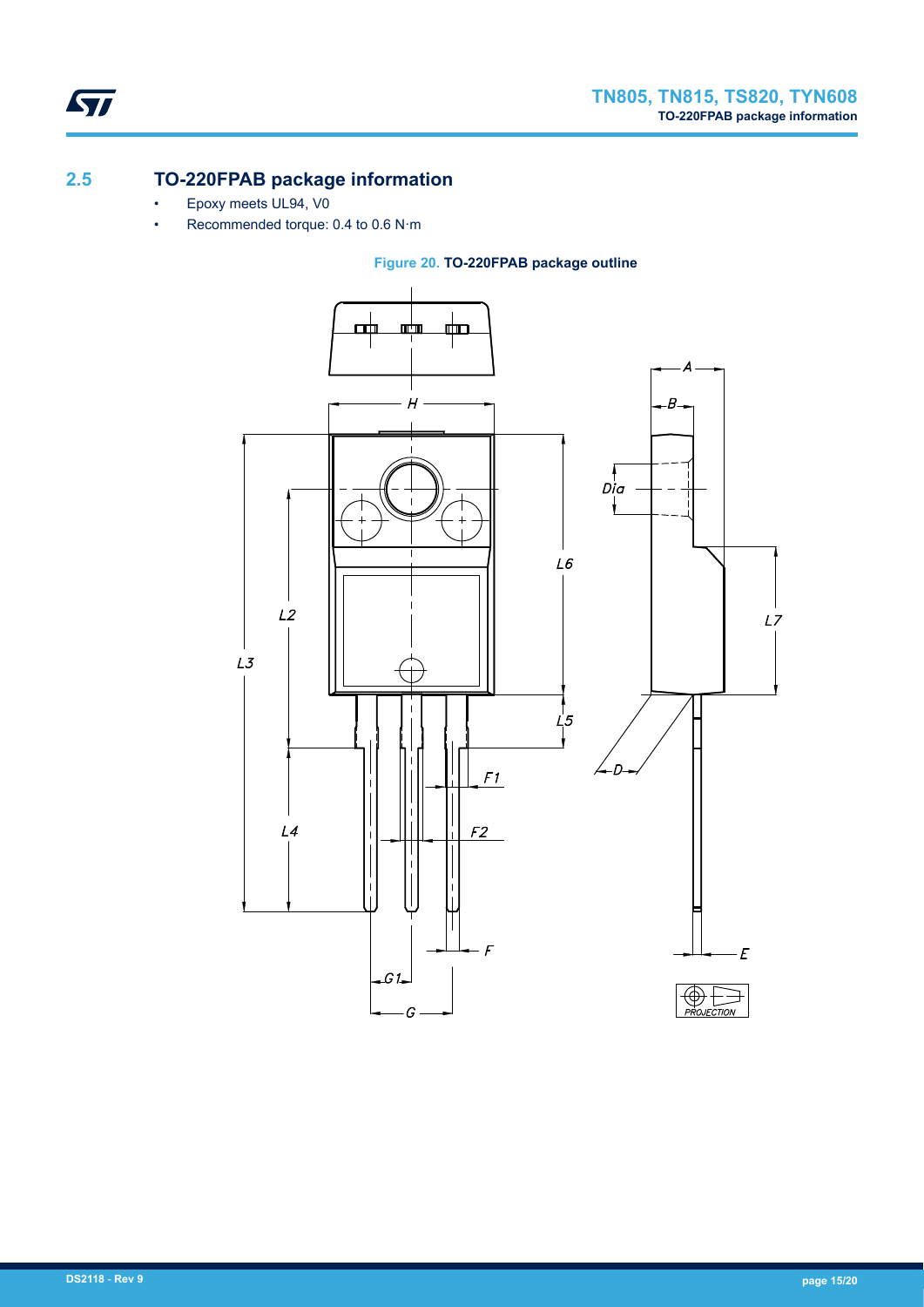|                | <b>Dimensions</b> |                    |             |               |  |  |
|----------------|-------------------|--------------------|-------------|---------------|--|--|
| Ref.           |                   | <b>Millimeters</b> |             | <b>Inches</b> |  |  |
|                | Min.              | Max.               | Min.        | Max.          |  |  |
| A              | 4.40              | 4.60               | 0.1739      | 0.1818        |  |  |
| $\sf B$        | 2.5               | 2.7                | 0.0988      | 0.1067        |  |  |
| $\mathsf D$    | 2.50              | 2.75               | 0.0988      | 0.1087        |  |  |
| E              | 0.45              | 0.70               | 0.0178      | 0.0277        |  |  |
| F              | 0.75              | 1.0                | 0.0296      | 0.0395        |  |  |
| F <sub>1</sub> | 1.15              | 1.70               | 0.0455      | 0.0672        |  |  |
| F <sub>2</sub> | 1.15              | 1.70               | 0.0455      | 0.0672        |  |  |
| G              | 4.95              | 5.20               | 0.1957      | 0.2055        |  |  |
| G <sub>1</sub> | 2.40              | 2.70               | 0.0949      | 0.1067        |  |  |
| H              | 10.00             | 10.40              | 0.3953      | 0.4111        |  |  |
| L2             |                   | 16.00 typ.         | 0.6324 typ. |               |  |  |
| L <sub>3</sub> | 28.60             | 30.60              | 1.1304      | 1.2095        |  |  |
| L4             | 9.80              | 10.6               | 0.3874      | 0.4190        |  |  |
| L <sub>5</sub> | 2.90              | 3.60               | 0.1146      | 0.1423        |  |  |
| L <sub>6</sub> | 15.90             | 16.40              | 0.6285      | 0.6482        |  |  |
| L7             | 9.00              | 9.30               | 0.3557      | 0.3676        |  |  |
| Dia            | 3.0               | 3.20               | 0.1186      | 0.1265        |  |  |

### **Table 9. TO-220FPAB package mechanical data**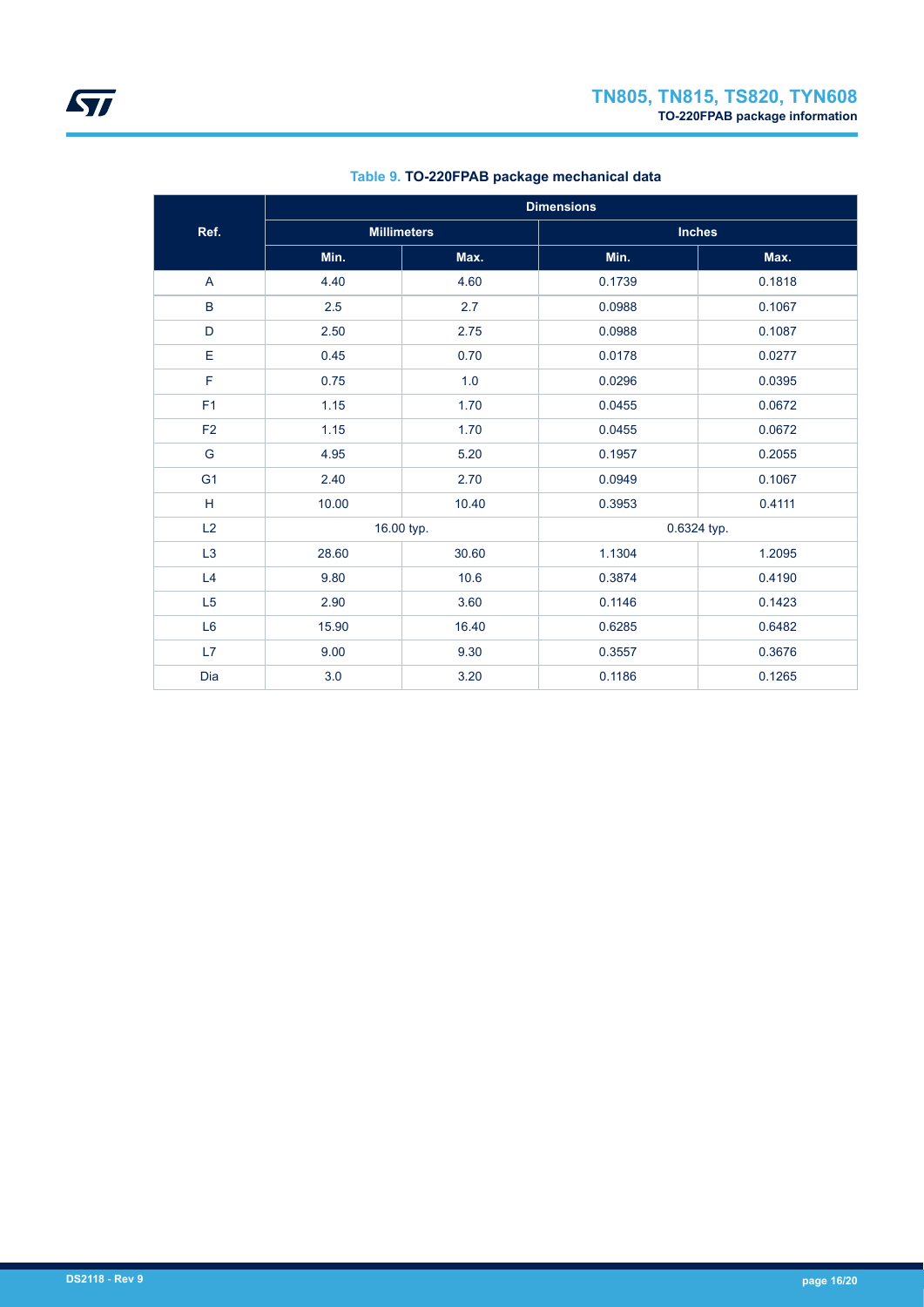# **3 Ordering information**

#### **Figure 21. TN8 series**

|                            |  | TN 8 05 - 600 B |  | -TR |
|----------------------------|--|-----------------|--|-----|
| <b>Standard SCR series</b> |  |                 |  |     |
| Current                    |  |                 |  |     |
| $8 = 8 A$                  |  |                 |  |     |
| Sensitivity                |  |                 |  |     |
| $05 = 5 mA$                |  |                 |  |     |
| $15 = 15 \text{ mA}$       |  |                 |  |     |
| Voltage                    |  |                 |  |     |
| $600 = 600 V$              |  |                 |  |     |
| $800 = 800 V$              |  |                 |  |     |
| Package                    |  |                 |  |     |
| $B = DPAK$                 |  |                 |  |     |
| $H = IPAK$                 |  |                 |  |     |
| Packing mode               |  |                 |  |     |

Packing mode Blank = Tube

-TR = Tape and reel

#### **Figure 22. TS8 series**

|                                                       | TS 8 20 - 600 B<br>$(-TR)$ |
|-------------------------------------------------------|----------------------------|
| Sensitive SCR series                                  |                            |
| Current                                               |                            |
| $8 = 8 A$                                             |                            |
| Sensitivity                                           |                            |
| $20 = 200 \mu A$                                      |                            |
| Voltage                                               |                            |
| $600 = 600 V$                                         |                            |
| Package                                               |                            |
| $B = DPAK$                                            |                            |
| $H = IPAK$                                            |                            |
| $T = TO-220AB$                                        |                            |
| $FP = TO220FPAB$                                      |                            |
|                                                       |                            |
|                                                       |                            |
| Packing mode<br>Blank = Tube<br>$-TR = Tape$ and reel |                            |

#### **Figure 23. TYNx08 series**

|                            | <b>TYN</b> | - 6 | 08 | RG |
|----------------------------|------------|-----|----|----|
|                            |            |     |    |    |
| <b>Standard SCR series</b> |            |     |    |    |
| Voltage                    |            |     |    |    |
| $6 = 600 V$                |            |     |    |    |
| Current                    |            |     |    |    |
| $8 = 8$ A                  |            |     |    |    |
| Packing mode               |            |     |    |    |
| $RG = Tube$                |            |     |    |    |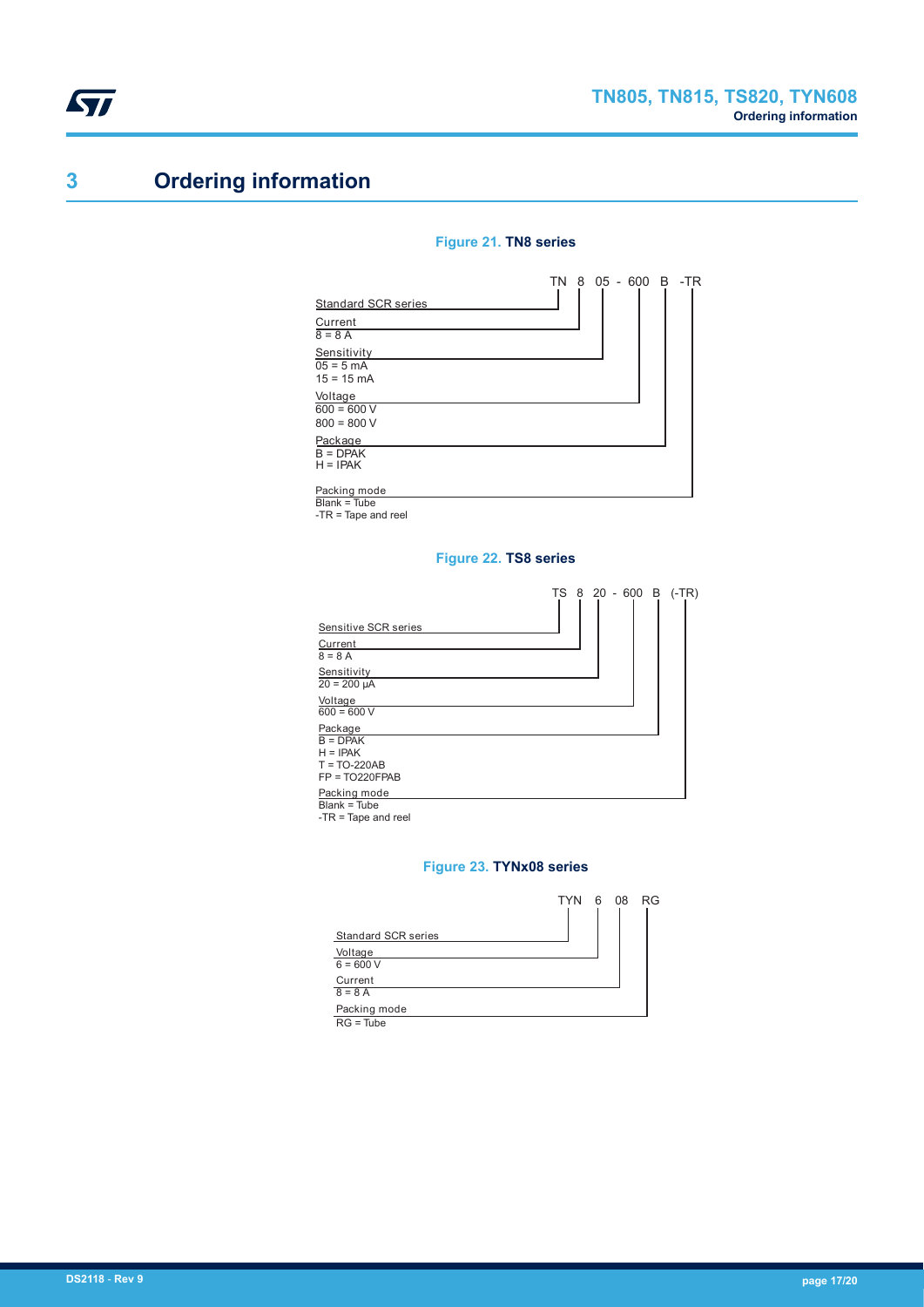| Order code    | <b>Marking</b> | Package         | Weight           | <b>Base gty</b> | <b>Delivery mode</b> |  |
|---------------|----------------|-----------------|------------------|-----------------|----------------------|--|
| TN805-600B-TR | TN805600       | <b>DPAK</b>     | 0.3 <sub>g</sub> | 2500            | Tape and reel        |  |
| TN815-600B-TR | TN815600       | <b>DPAK</b>     | 0.3 <sub>q</sub> | 2500            | Tape and reel        |  |
| TN815-800B-TR | TN815800       | <b>DPAK</b>     | 0.3 <sub>q</sub> | 2500            | Tape and reel        |  |
| TN815-800H    | TN815800       | <b>IPAK</b>     | 0.4 <sub>q</sub> | 75              | Tube                 |  |
| TS820-600B    | TS820600       | <b>DPAK</b>     | 0.3 <sub>q</sub> | 75              | Tube                 |  |
| TS820-600B-TR | TS820600       | <b>DPAK</b>     | 0.3 <sub>q</sub> | 2500            | Tape and reel        |  |
| TS820-600H    | TS820600       | <b>IPAK</b>     | 0.4 <sub>q</sub> | 75              | Tube                 |  |
| TS820-600T    | TS820600T      | <b>TO-220AB</b> | 2.3 <sub>g</sub> | 50              | Tube                 |  |
| TS820-600FP   | TS820600       | TO-220FPAB      | 2.0 <sub>q</sub> | 50              | Tube                 |  |
| TYN608RG      | TYN608         | <b>TO-220AB</b> | 2.3 <sub>g</sub> | 50              | Tube                 |  |

### **Table 10. Ordering information**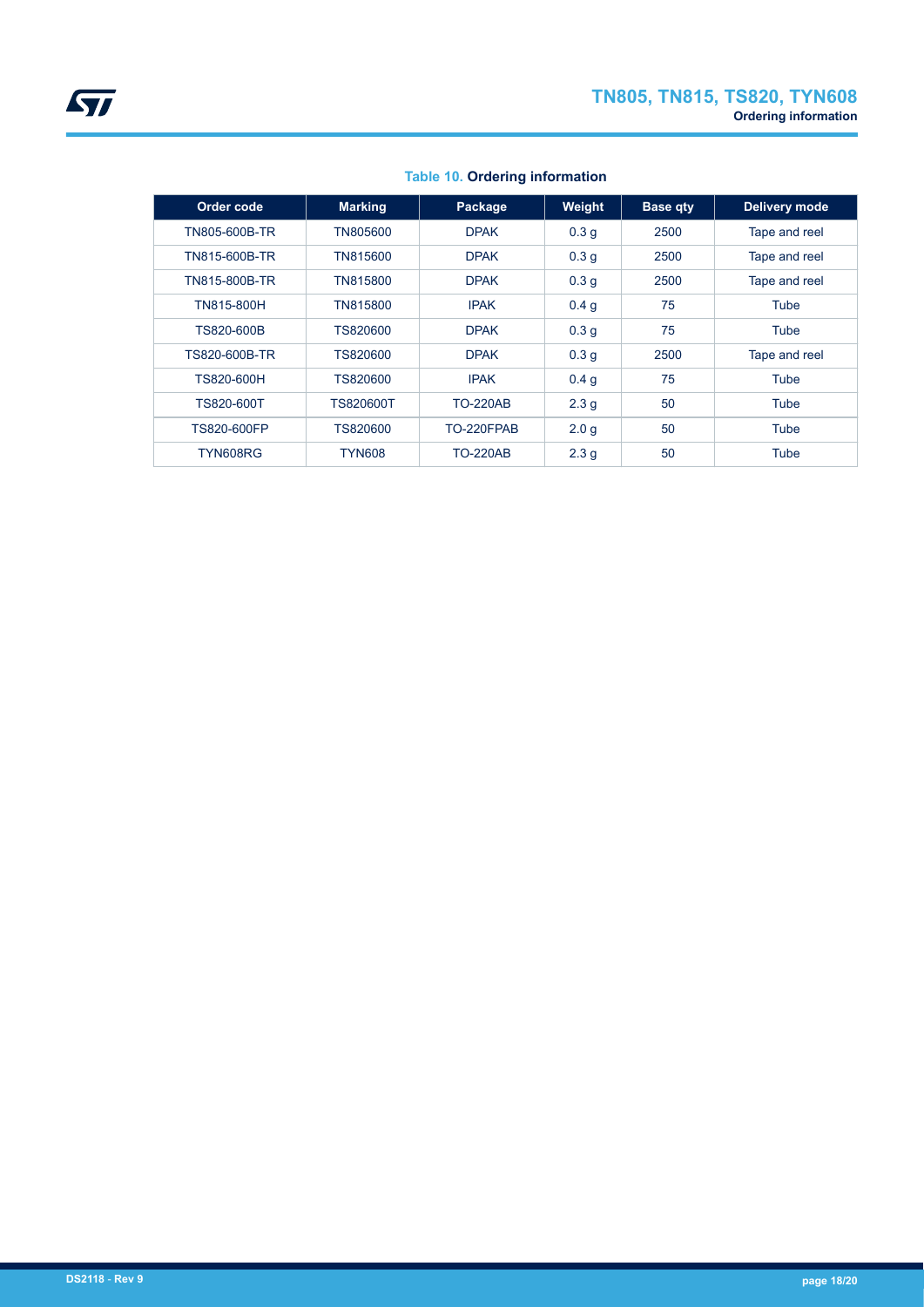

# **Revision history**

| <b>Date</b>        | <b>Revision</b> | <b>Changes</b>                                                                                     |
|--------------------|-----------------|----------------------------------------------------------------------------------------------------|
| Apr-2002           | 4A              | Last update.                                                                                       |
| 13-Feb-2006        | 5               | TO-220AB delivery mode changed from bulk to tube. ECOPACK statement<br>added.                      |
| $22 -$ Jan- $2010$ | 6               | Alpha definition updated in Figure 1. Thermal resistance, junction to case,<br>updated in Table 5. |
| 10-Oct-2011        |                 | Added TO-220FPAB package. Removed 700 V and 1000 V products.                                       |
| 14-May-2014        | 8               | Updated DPAK and IPAK package information and reformatted to current<br>standard.                  |
| 03-Nov-2021        | 9               | Added TN815-800H product information. Minor text changes.                                          |

#### **Table 11. Document revision history**